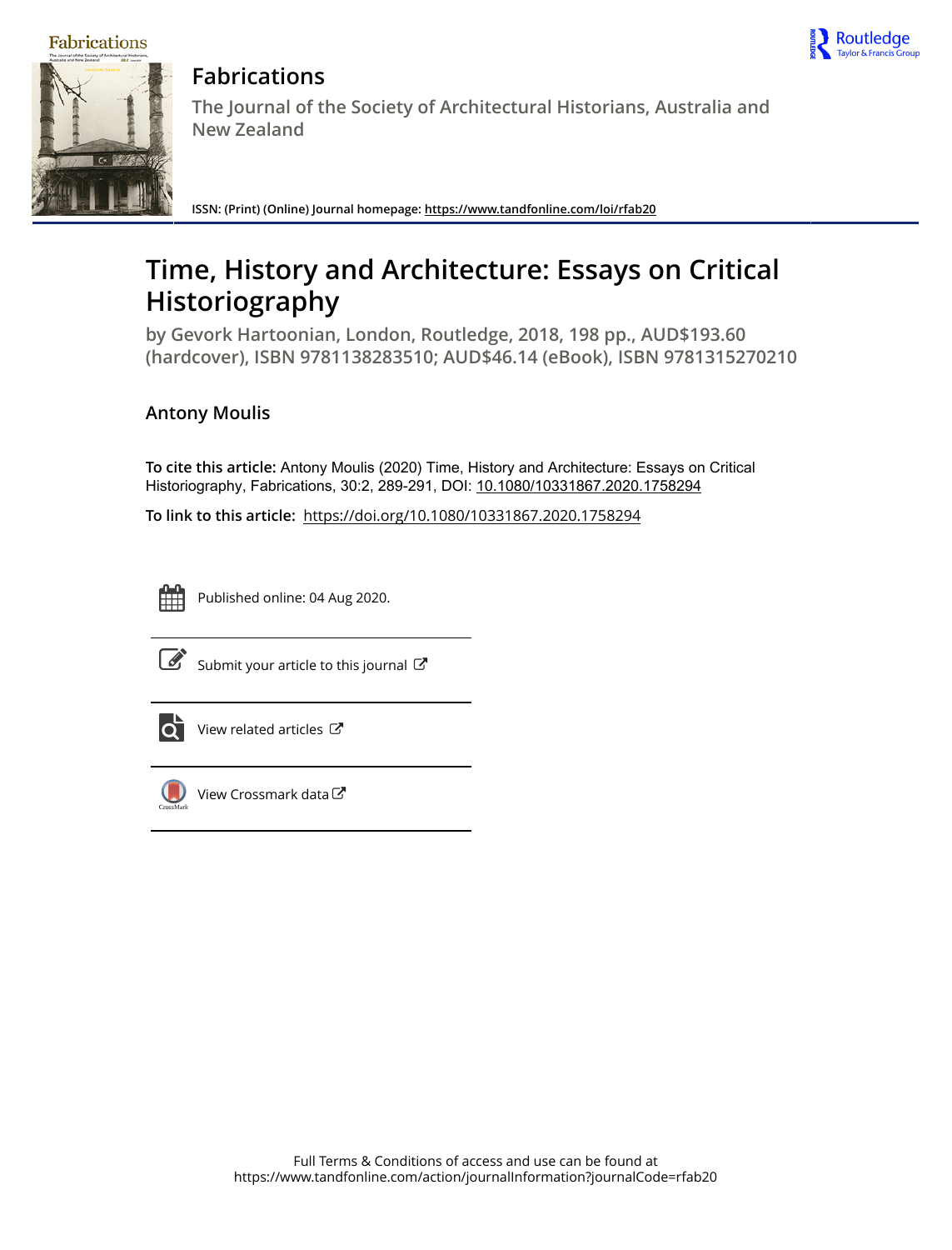that shaped architectural representation in different time periods from a bottom-up and local perspective.

Francis Chia-Hui Lin Graduate Institute of Building & Planning, National Taiwan University, Taiwan francis.chia.hui.lin@gmail.com

> © 2020 Francis Chia-Hui Lin https://doi.org/10.1080/10331867.2020.1758296

> > Check for updates

## Time, History and Architecture: Essays on Critical Historiography, by Gevork Hartoonian, London, Routledge, 2018, 198 pp., AUD\$193.60 (hardcover), ISBN 9781138283510; AUD\$46.14 (eBook), ISBN 9781315270210

Time, History and Architecture: Essays on Critical Historiography is the latest in a line of authored works by Gevork Hartoonian to interrogate key concepts of the architectural discipline focused on questions of its autonomy. With Ontology of Construction: On Nihilism of Technology and Theories of Modern Architecture (1994) he opened an inquiry into theories of construction engaging the work of Le Corbusier, Frank Lloyd Wright, Adolf Loos and Mies van der Rohe through Gottfried Semper's discourse on the tectonic. Modernity and Its Other: A Post-script to Contemporary Architecture (1997) presented his take on postmodernism in the post-war period re-evaluating it beyond questions of style and aesthetics and towards historical and cultural debates. With Crisis of the Object: The Architecture of Theatricality (2006) Hartoonian arrived in a more present moment, redescribing the work of Peter Eisenman, Frank Gehry and Bernard Tschumi by reaching back again to Semper's theories in order to situate the approaches of these architects in a clear historical framework. From there he sought to recast distinctions between architectural history and the tradition of art history in Mental Life of the Architectural Historian: Re-opening the Early Historiography of Modern Architecture (2010), developing arguments around the issue of disciplinary autonomy through the rubric of history. Next came his attempt to rethink contemporary architecture and its propensity to form through image-making in Architecture and Spectacle: A Critique (2016). Here Hartoonian broadened his discussion of recent work, interrogating projects by Peter Eisenman, Frank Gehry and Bernard Tschumi and, beyond them, those of Zaha Hadid, Rem Koolhaas and Steven Holl. His critique sought to claim theoretical underpinnings in contemporary architecture out of nineteenth century thought, specifically Semper's idea of theatricality, a concept that he had previously explored. Hartoonian's next project, the edited book Global Perspectives on Critical Architecture: Praxis Reloaded (2016) drew attention to issues of autonomy and crisis in present-day architecture, which emerge in both education and practice, addressing globalisation in the era of late capitalism. Out of the writing of its various authors, the book attempts to bridge between architecture and its autonomy as it is cast in the socio-political moment, seeking to re-engage in a critical way with the present time and pressing issues faced by the discipline in asserting its autonomy.

Identifying this chronology is essential to understanding the ambition of Time, History and Architecture, which stands as the latest contribution to an arc of thinking sustained by Hartoonian over a period of almost 25 years. In this latest book, he ranges over his previous work and thinking, looking for further angles and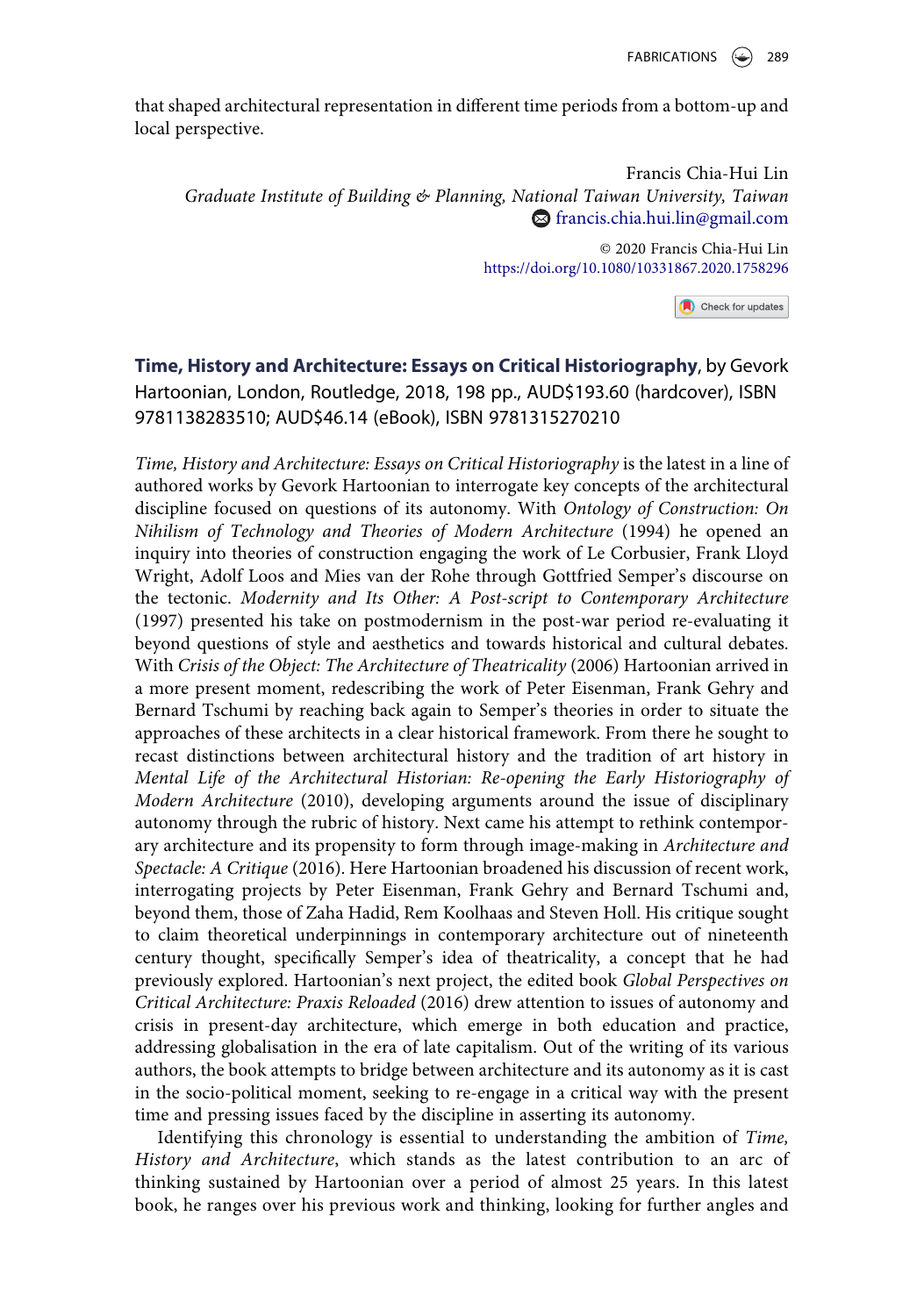insights from which to interrogate and comprehend the present situation of architecture and reappraise the issue of autonomy. Notionally at his side in this endeavour are the two theorists towards whom he has paid the most attention: Gottfried Semper and the German Jewish philosopher and cultural critic, Walter Benjamin. Hartoonian uses Semper to initiate an historical discussion of architecture around constructional values and counter the tendency towards simple formal readings of architecture related to concepts of style. From Benjamin, he draws an understanding of history and its articulation to the present, based on Benjamin's reading of Paul Klee's 1920 painting "Angelus Novus", the angel of history, a figure who is blown into the future whilst they look back to the fragments of the past. Between these major figures and their thinking, Hartoonian finds the opportunity to pass back and forth over issues of autonomy, history, ideology and crisis.

What comes forward strikingly for Hartoonian is the characterisation of architecture in the contemporary moment, an ever-present "time of the now" which devalues history and leaves no space for the evocation of the future. Both the historian and the architect are caught in this moment, where they experience, consciously or not, an unfolding and evolving crisis in relation to their discipline. For the latter, for instance, where the proliferation of techniques available for architecture's fabrication reduces the ability towards any type of mastery, in particular, is a significant plight of architecture's making. Buildings with the status of commodified objects exist in a world built upon the circulation of images – without taking account of architecture's tectonic value. In reminding us of a crisis faced by architecture – directed towards its very structure as autonomous discipline and practice – Hartoonian compels us to see these problems for ourselves as historians and architects and, in a way, also confront them.

Here we are reminded of the book to which the present book owes its title, Space, Time and Architecture: The Growth of a New Tradition (1941) by the architectural historian, Sigfried Giedion. Hartoonian's manoeuvre is to remove "Space" and emphasise "Time" with the inclusion of "History" and set up his focus on critical historiography. Giedion's book, as Hartoonian reminds us, was ideologically driven and operative in intent, casting modernism as a monolithic movement related to the zeitgeist and notions of progress. Yet beyond this, it was also driven by the alliance of an historian and an architect. Giedion, alongside Le Corbusier, were the key individuals behind the formation of the International Congresses of Modern Architecture (CIAM). They had overseen the Working Program of the Congress (La Sarraz, 1928) and both promoted the possibilities of modern construction, which Le Corbusier's architecture exemplified. The design of the Villa Savoye directly followed the 1928 Congress, the opportunity to realise programmatically modernist principles. With the concept of "the critical" entering the discipline in the post-war period the modernist ideology would begin to be questioned, and, in addition, the explicit link between the agendas of the historian and the architect. Manfredo Tafuri's attack on what he called "operative criticism" was a defining moment, based on the premise that the tasks of the historian and architect were fundamentally different, with a key role of the former the unmasking of ideologies.

As an historian, Hartoonian is nothing if not erudite in looking back into architecture's history to frame analogical readings of contemporary architecture and reveal those ideologies which are dominating the present. It is not simply his insights that catch attention but the patient presentation of a critical method, deftly constructed. It is a method built through the chapters of the book, thus in spite of its presentation as discrete essays, the full impact of Hartoonian's thought is best received by reading through them chronologically. The work as a whole is a significant contribution to the